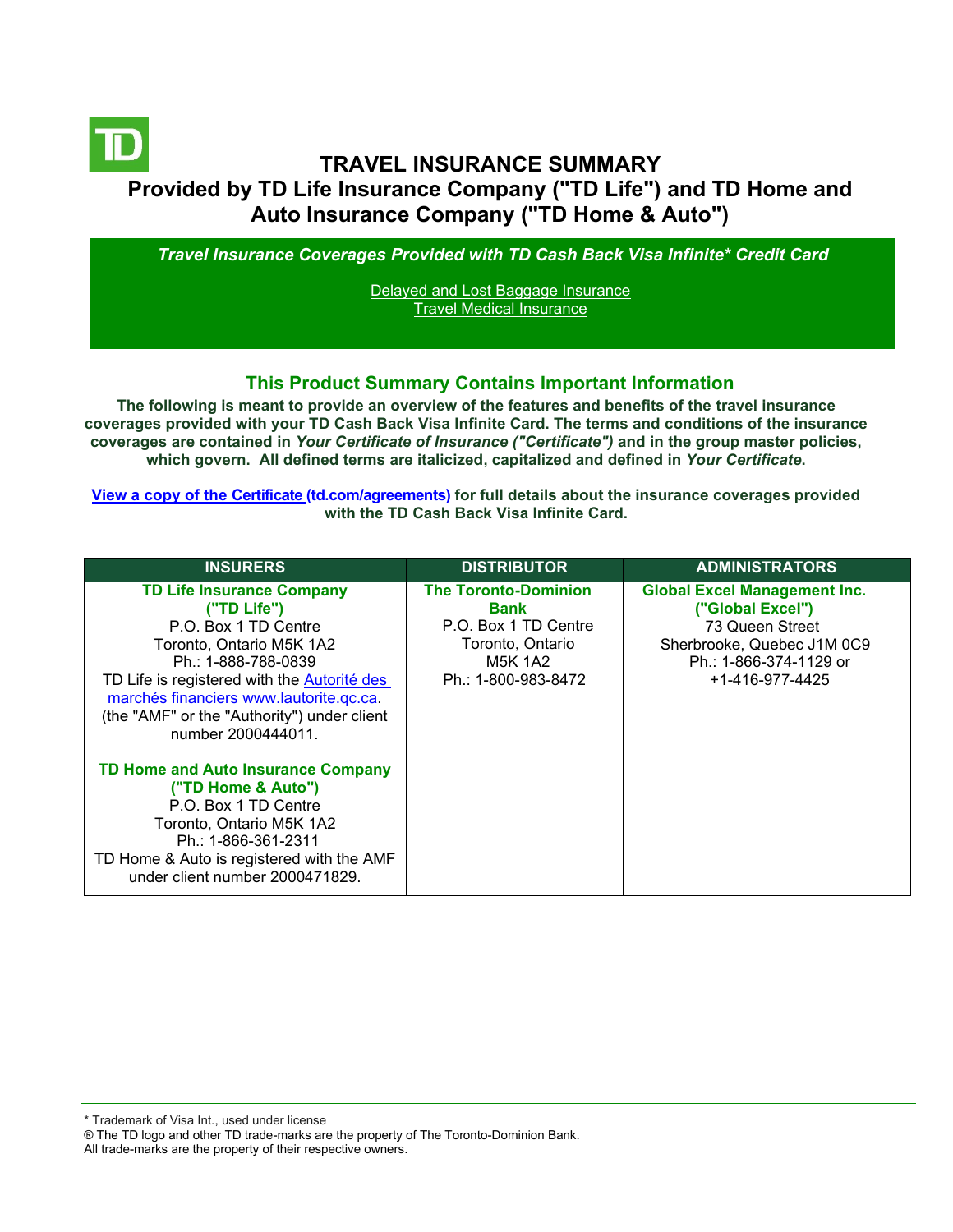

## **General Information You Need to Know**

The following is applicable to **all insurance coverages** provided with the TD Cash Back Visa Infinite Card, unless otherwise specified*:*



**Complaint Handling:** For information about our complaint processing policy and where a complaint may be filed, please visit our Customer Service & Problem Resolution page at: **<https://www.tdinsurance.com/customer-service/problem-resolution>**.



**Misrepresentation:** *You* must be accurate and complete in *Your* dealings with the *Insurer* at all times. The *Insurer* will not pay a claim if *You*, any person insured under *Your Certificate* or anyone acting on *Your* behalf makes a misrepresentation, attempts to deceive or mislead the *Insurer*, or makes a fraudulent, false or exaggerated statement or claim.



**Cancellation:** Insurance coverages are considered cancelled on the date the credit card account is closed. If, at any time, *You* don't want these insurance coverages, *You* can decide not to use them or contact *Your* credit card provider to apply for a different credit card with alternative insurance coverages.



**Cost:** Your TD Cash Back Visa Infinite Card has an annual fee charged by your credit card provider. No additional fee will be charged for the insurance coverages provided with the TD Cash Back Visa Infinite Card.



**Claims:** *You* must report *Your* claim to *Our Administrator* by calling 1-866-374-1129 no later than the following time limits after the covered event(s) occurred:

- **Delayed and Lost Baggage Insurance** 
	- o 45 days; refer to section 8 "How To Submit A Claim" for full details.
- **Travel Medical Insurance** 
	- o Immediately; refer to sections 10 "General Conditions" and 8 "How To Submit A Claim" for full details.

Once *We* have approved the claim, *We* will notify *You* and payment will be made within 60 days. If the claim has been denied, *We* will inform *You* of the claim denial reasons within 60 days. *You* can appeal the decision by submitting new information to *Our Administrator*. For complete details, please see the applicable claims section (as listed above) in *Your Certificate.*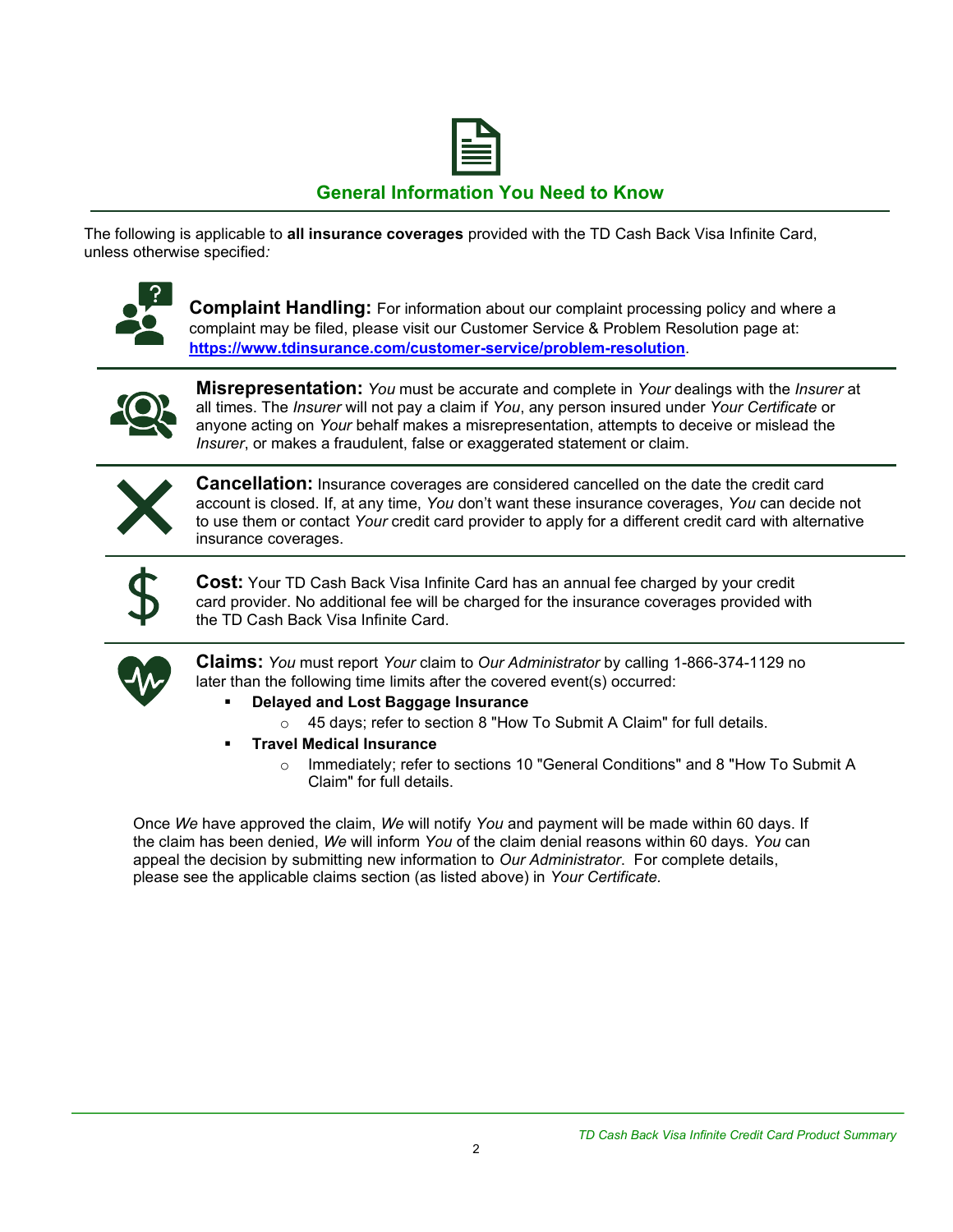## **General Information You Need to Know**

| Eligibility:                                 |                                                                                                                                                                                                                                                                     |                                                                                                                                                                                                      |
|----------------------------------------------|---------------------------------------------------------------------------------------------------------------------------------------------------------------------------------------------------------------------------------------------------------------------|------------------------------------------------------------------------------------------------------------------------------------------------------------------------------------------------------|
| <b>Benefit</b>                               | Who is Eligible                                                                                                                                                                                                                                                     | <b>Additional Eligibility Requirements</b>                                                                                                                                                           |
| Delayed and Lost Baggage<br><b>Insurance</b> | <b>Primary Cardholder</b><br><b>Primary Cardholder's Spouse</b><br><b>Primary Cardholder's</b><br><b>Dependent Children</b><br><b>Additional Cardholder</b><br><b>Additional Cardholder's Spouse</b><br><b>Additional Cardholder's</b><br><b>Dependent Children</b> | The credit card must be in<br>٠<br>good standing; and<br>The <i>Insured Person</i> must<br>٠<br>be a resident of<br>Canada; and<br>be able to provide proof<br>of travel.                            |
| <b>Travel Medical Insurance</b>              | <b>Primary Cardholder</b><br><b>Primary Cardholder's Spouse</b><br><b>Primary Cardholder's</b><br><b>Dependent Children</b><br><b>Additional Cardholder</b><br><b>Additional Cardholder's Spouse</b><br><b>Additional Cardholder's</b><br><b>Dependent Children</b> | The credit card must be in<br>٠<br>good standing; and<br>The <i>Insured Person</i> must:<br>be a resident of<br>Canada;<br>be able to provide proof<br>п<br>of travel; and<br>have a valid GHIP<br>٠ |

**Note:** For full details, please see the "Eligibility" section and/or the definition of "*Insured Person*" in each *Certificate*.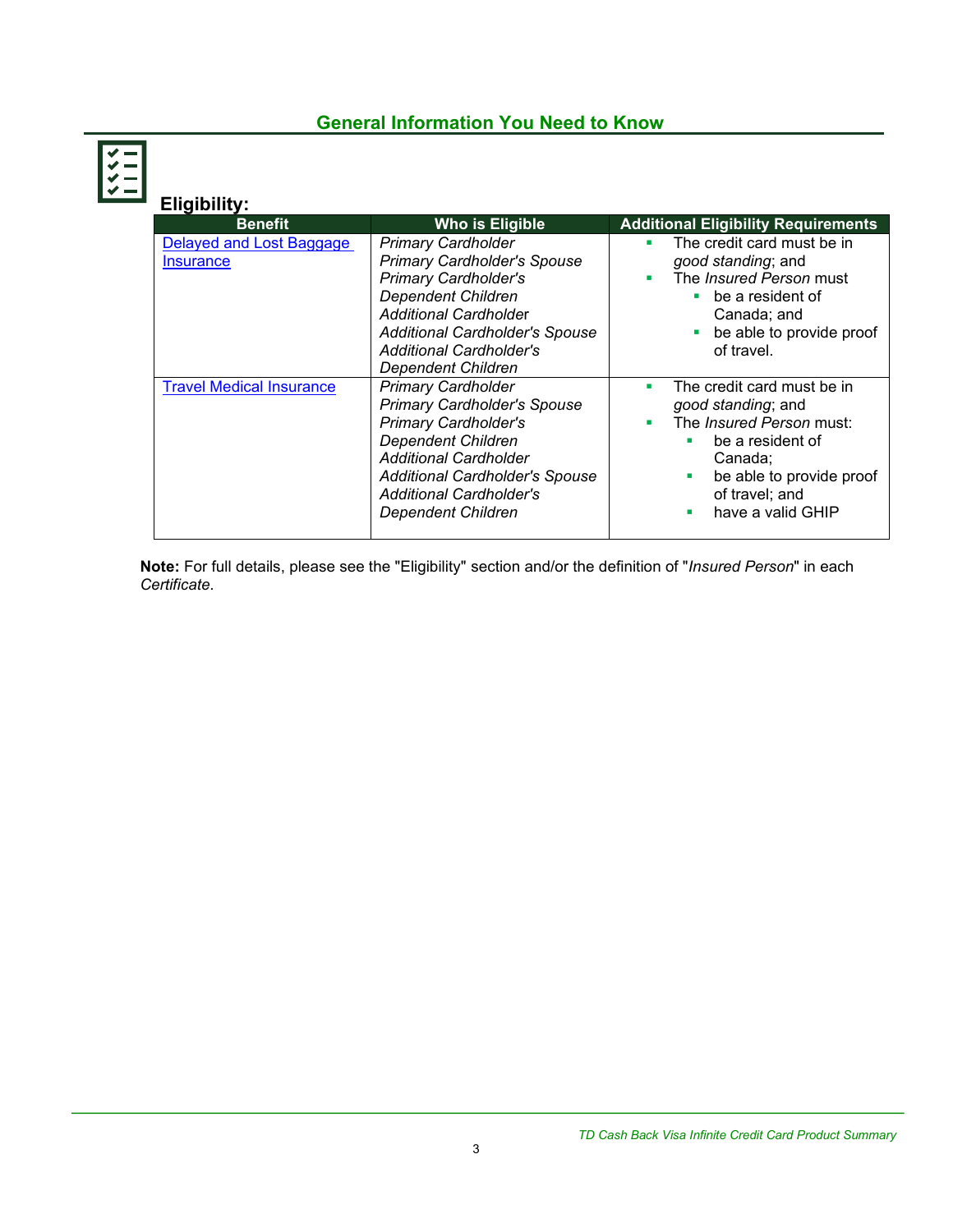<span id="page-3-0"></span>

## **Delayed and Lost Baggage Insurance**

*Issued by TD Home & Auto under Group Policy Number TDVB112008 (the "Policy") to The Toronto-Dominion Bank (the "Policyholder"). Global Excel provides Claims and Assistance services under the Group Policy.*

### **What is included in this coverage?**

Delayed and Lost Baggage Insurance provides financial protection if a traveller's baggage has been lost while on a *Covered Trip* or the baggage has been delayed upon arrival at the final destination.

### **What are the benefits?**

| <b>Benefit</b>                   | <b>Maximum Benefit Payable</b>                                                                                                                               |  |
|----------------------------------|--------------------------------------------------------------------------------------------------------------------------------------------------------------|--|
| <b>Delayed</b><br><b>Baggage</b> | For baggage delayed over 4 hours, up to \$1,000 of coverage per Covered<br>Person for the purchase of Essential Items, such as clothing and toiletries.      |  |
| Lost Baggage                     | Up to \$1,000 of coverage per Covered Person to reimburse You for the portion of<br>the replacement cost of personal property not covered by Common Carrier. |  |

**Note:** The total benefits payable for Delayed Baggage and Lost Baggage are subject to a maximum of \$1,000 per Covered Person per trip. To activate coverage, use Your Card to pay for the Ticket in full. Coverage will be in force while baggage is in the custody of the Common Carrier.

## **What are the limitations and exclusions?**

This insurance contains limitations and exclusions. For example, no coverage is provided for:

- Expenses incurred more than ninety-six (96) hours after arriving at the *Final Destination* as shown on the *Ticket*
- Expenses incurred after the *Checked Baggage* is returned to the *Covered Person*
- Baggage not checked
- Baggage held, seized, quarantined or destroyed by customs or a government agency
- Money
- **•** Securities
- Credit cards and other negotiable instruments
- Tickets and documents or *Losses* occurring when the *Checked Baggage* is delayed on a *Covered Person's* return to their home province or territory of residence.

For complete details, please see the "Exclusion and Limitations" (Section 6) and "General Conditions" (Section 8) sections in *Your Certificate.*